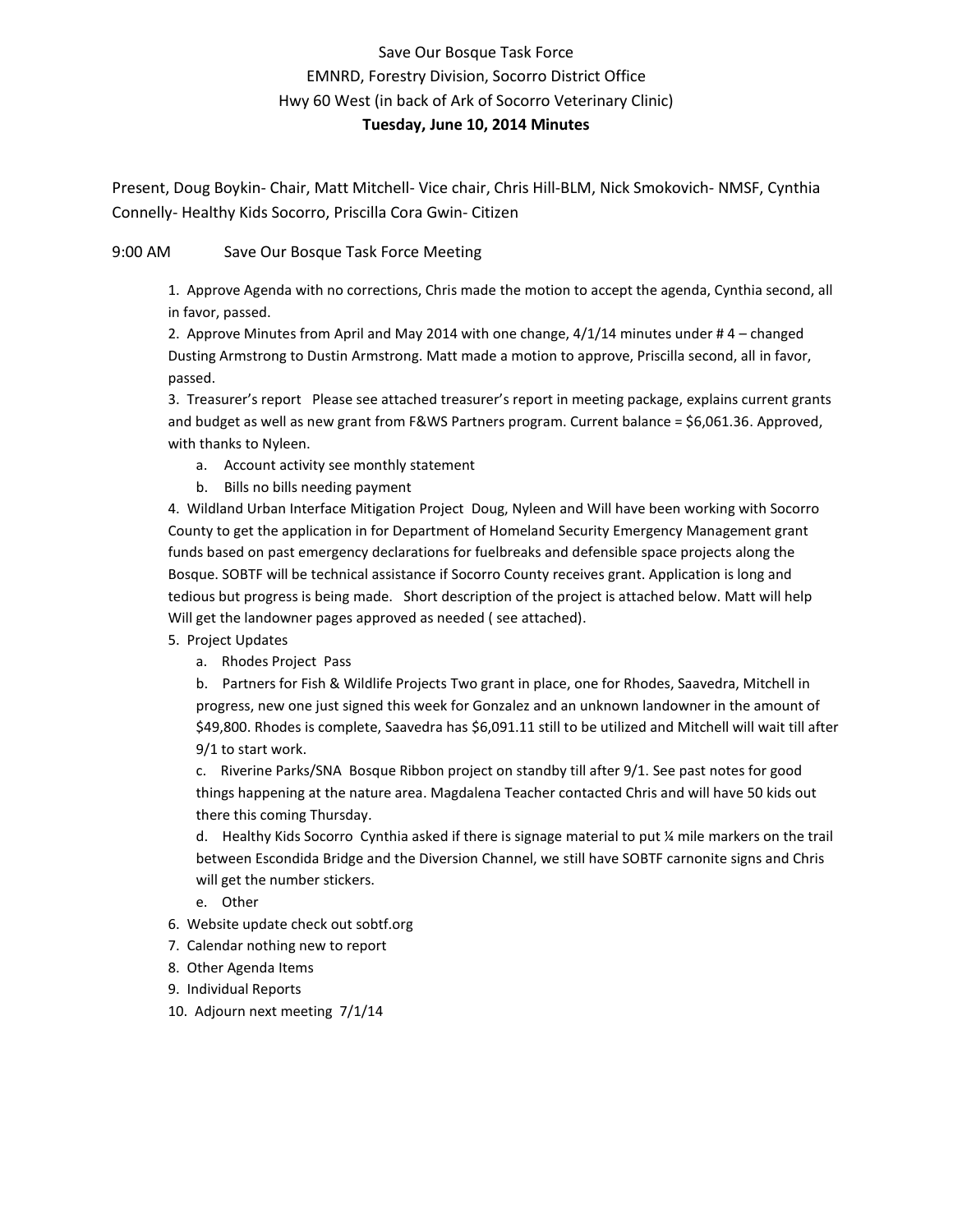# Project/Activity Description ( Block # 1)

## *300.2 Vegetation Management - Wildfire*

Characters = 2,997

The Socorro Valley Bosque Hazard Mitigation Project (SVBHMP ) is designed to mitigate critical wildfire threats to homes, businesses, critical infrastructure and a unique and diverse natural habitat type found only in the middle Rio Grande Valley of New Mexico. Projects that will meet this objective are located between the northern boundary of Bosque del Apache National Wildlife Refuge in the south and the Priscilla Arroyo, just north of the small east side community of Pueblitos on the north, a distance, in river miles of approximately 20 miles. Projects proposed include 1) developing fuel breaks in and around critical urban-interface areas and infrastructure assets , 2) restore monotypic stands of salt cedar and Russian olive adjacent to these fuelbreaks to resemble the historical Bosque mosaic of riparian woodlands, riparian scrublands, and salt grass meadows that are less susceptible to catastrophic wildfire and more resembles the historical dynamic patch mosaic , 3) restore Cottonwood/willow stands,(remove salt cedar and Russian olive in the understory ) adjacent to fuelbreaks to make them less susceptible to catastrophic wildfire and 4) assisting landowners in critical areas with defensible space/fuels reduction projects. The Middle Rio Grande valley is home to a diverse and unique vegetation type, known locally as the 'Bosque". Historically, it was made up of a mosaic of Riparian Woodlands (made up of Rio Grande Cottonwoods, New Mexico olive and native willows), Riparian Scrublands ( made up of dry land willows, Four-wing Saltbush and other various shrubs), Emergent Strands (Regeneration of various tree age classes)and Wetland Marshes, and Salt Grass meadows. Intermixed with these vegetation communities, there were ever-changing large sandbars on river bends and gravel scools near the mouth of the numerous arroyos that drained into the river from the adjoining uplands. Fire played a minimal role in the development and structure of these vegetation types due to the moist nature alongside the Rio Grande. When lightning did start fires during the summer thunderstorm season, these fire would be primarily ground fires and burn small areas due to the complicated matrix of vegetation types, age classes and proximity to a relatively high water table. Seasonal flooding from the Rio Grande ( from snow melts, or summer thunderstorms) was the main driver in the development, establishment and recycling of all these vegetation types. These natural conditions started to change with channelization, water diversions and large scale farming, resulting in , by the 1950's, a narrow river channel, a perched river bed that could not move back and across the historical flood plain, and the influx of fire adapted species which include Salt Cedar and Russian Olive. These two species have introduced a new disturbance to bosque which can be both catastropic to the natural vegetation as well to the adjacent wildland urban interface areas close by.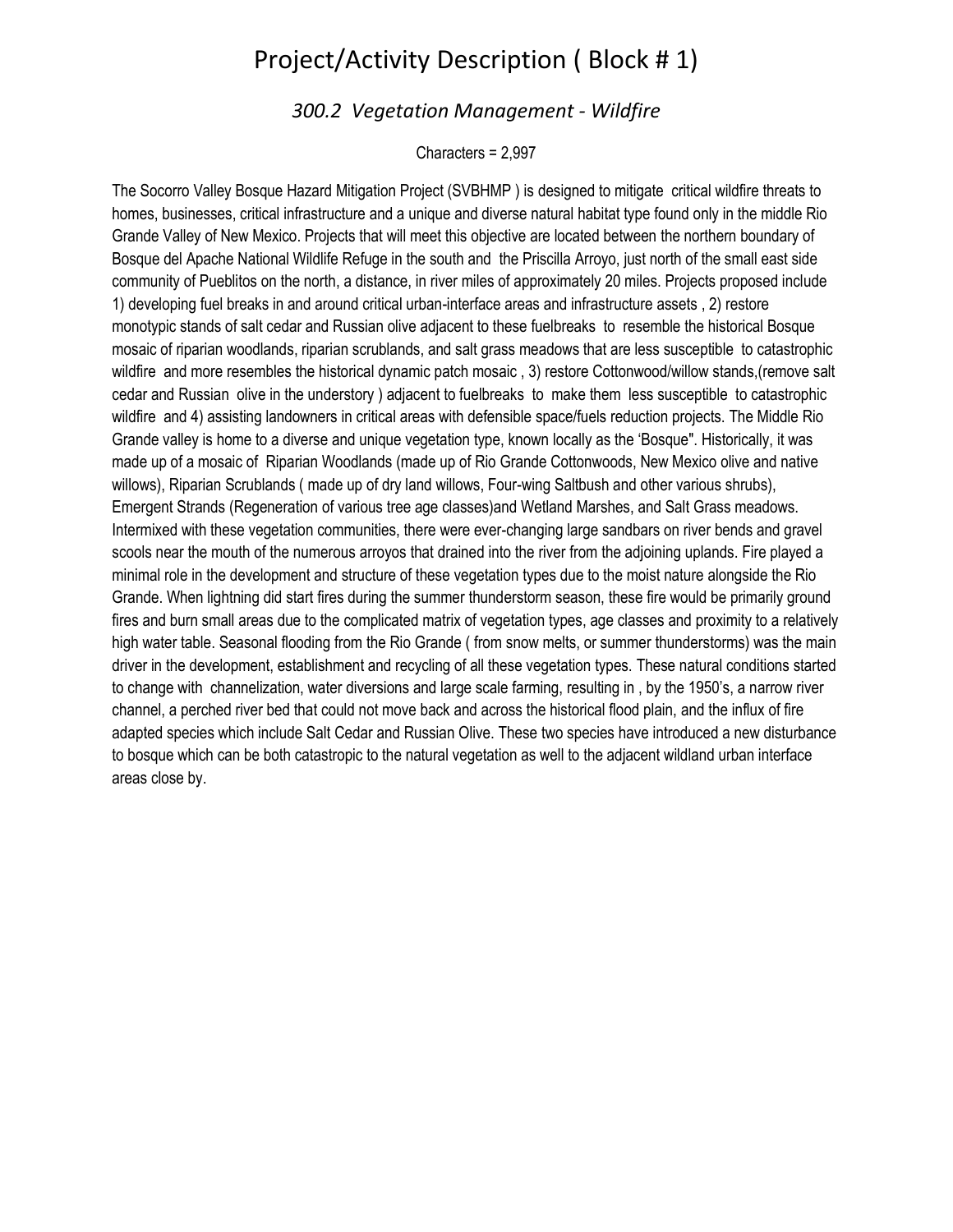## **SECTION 3**

## **Property Information Form**

(Complete one form for each property)

| <b>Property Address</b>  |                   |        |           |  |  |  |
|--------------------------|-------------------|--------|-----------|--|--|--|
| Name of Property:        |                   |        |           |  |  |  |
| *Physical Address:       |                   |        |           |  |  |  |
| *Latitude and Longitude: |                   |        |           |  |  |  |
| *Citv                    | *State            | County | *Zip Code |  |  |  |
|                          | <b>New Mexico</b> |        |           |  |  |  |

| <b>Owner Contact Information</b> |  |       |         |                   |  |           |  |  |
|----------------------------------|--|-------|---------|-------------------|--|-----------|--|--|
| *First and Last Name             |  |       |         |                   |  |           |  |  |
| <b>Physical Address:</b>         |  |       |         |                   |  |           |  |  |
| *Mailing Address:                |  |       |         |                   |  |           |  |  |
| *City:                           |  |       | *State: | <b>New Mexico</b> |  | *Zip Code |  |  |
| *Phone:                          |  | *Fax: |         |                   |  | *Other:   |  |  |
| *E-Mail:                         |  |       |         |                   |  |           |  |  |

| Co-Owner/Additional Holders of Interest Contact Information<br>(If different than property address above) |  |       |         |                   |         |           |  |
|-----------------------------------------------------------------------------------------------------------|--|-------|---------|-------------------|---------|-----------|--|
| *First and Last Name                                                                                      |  |       |         |                   |         |           |  |
| <b>Physical Address:</b>                                                                                  |  |       |         |                   |         |           |  |
| *Mailing Address:                                                                                         |  |       |         |                   |         |           |  |
| *City:                                                                                                    |  |       | *State: | <b>New Mexico</b> |         | *Zip Code |  |
| *Phone:                                                                                                   |  | *Fax: |         |                   | *Other: |           |  |
| *E-Mail:                                                                                                  |  |       |         |                   |         |           |  |

| <b>Co-Owner/Additional Holders of Interest Contact Information</b><br>(If different than property address above) |  |       |         |                   |  |           |  |
|------------------------------------------------------------------------------------------------------------------|--|-------|---------|-------------------|--|-----------|--|
| *First and Last Name                                                                                             |  |       |         |                   |  |           |  |
| <b>Physical Address:</b>                                                                                         |  |       |         |                   |  |           |  |
| *Mailing Address:                                                                                                |  |       |         |                   |  |           |  |
| *City:                                                                                                           |  |       | *State: | <b>New Mexico</b> |  | *Zip Code |  |
| *Phone:                                                                                                          |  | *Fax: |         |                   |  | *Other:   |  |
| *E-Mail:                                                                                                         |  |       |         |                   |  |           |  |

| <b>Primary Mitigation Action</b>  | <b>Secondary Mitigation Action(s)</b> |
|-----------------------------------|---------------------------------------|
| <b>Acquisition of Vacant Land</b> | <b>Acquisition of Vacant Land</b>     |
| <b>Acquisition/Demolition</b>     | <b>Acquisition/Demolition</b>         |
| Acquisition/Relocation            | Acquisition/Relocation                |
| Elevation                         | Elevation                             |
| Floodproofing                     | Floodproofing                         |
| Safe Room/Wind Shelter            | Safe Room/Wind Shelter                |
| <b>Seismic Retrofit</b>           | <b>Seismic Retrofit</b>               |
| <b>Wind Retrofit</b>              | <b>Wind Retrofit</b>                  |
| Other:                            | Other:                                |

NM DHSEM Mitigation Project Grant Application/February 2013

18 | Page